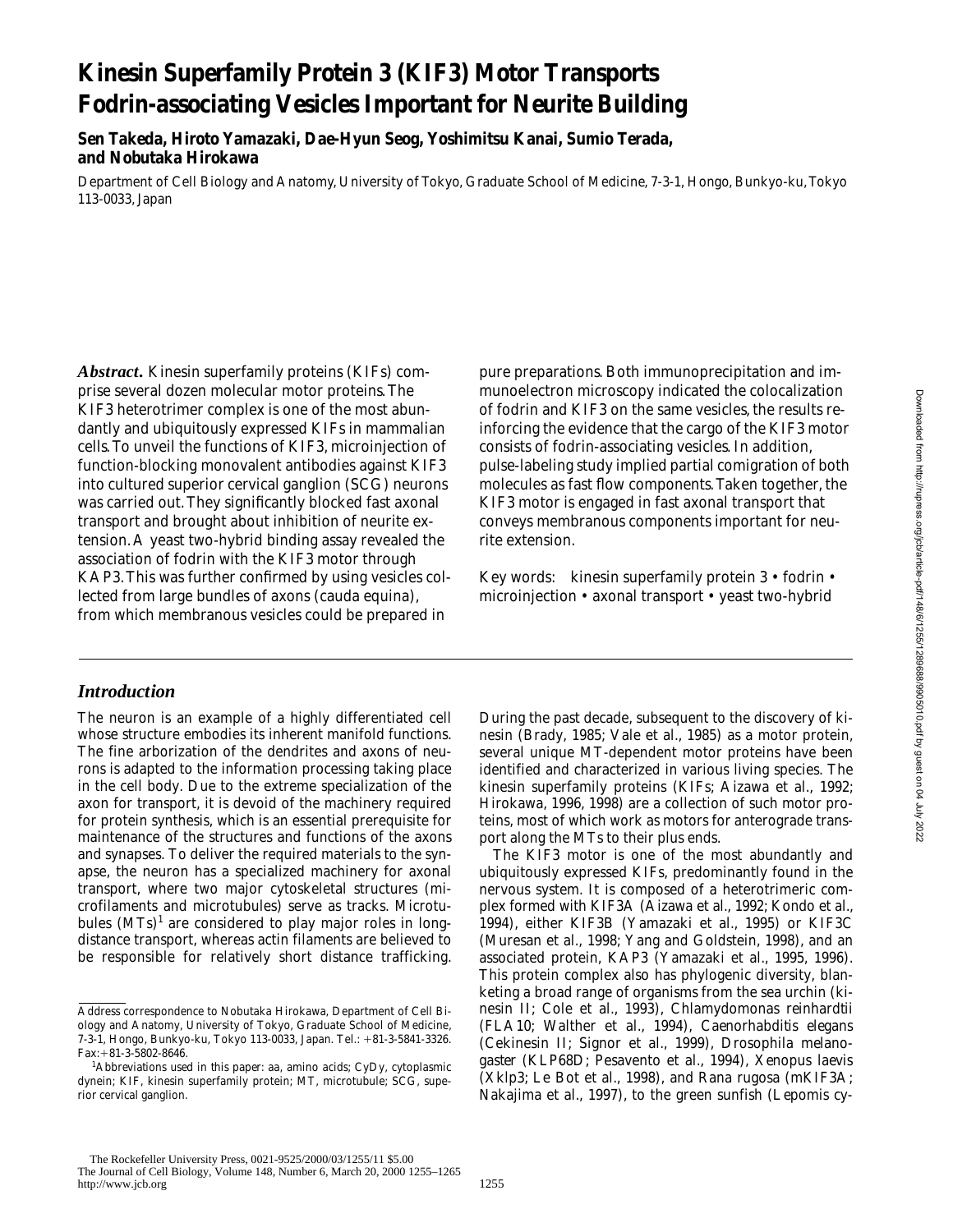*anellus* photoreceptor KIF3 antigen; Beech et al., 1996), implying its importance. The results of our previous study (Yamazaki et al., 1995) provided morphological evidence of the association of KIF3 with vesicles 90–160 nm in diameter that are biochemically isolated from the large bundles of axons (cauda equina) in the rat. Furthermore, several recent papers have reported the localization of KIF3 in greater detail, namely, that the KIF3 motor is installed within cilioflagellar structures, such as the connecting cilia of retinal rod cells (Muresan et al., 1997), embryonal sea urchin cilia (Morris and Scholey, 1997), and *Chlamydomonas* flagella (Kozminski et al., 1995; Cole et al., 1998; Rosenbaum et al., 1999). Surprisingly, the latest knockout studies on KIF3A (Marszalek et al., 1999; Takeda et al., 1999) and KIF3B (Nonaka et al., 1998) revealed the importance of KIF3 for left–right determination through ciliogenesis of nodal cells. Furthermore, it was demonstrated that the nodal cilia, in which KIF3A/B are localized, are rotating to generate unidirectional flow of extraembryonic fluid (nodal flow), which fundamentally controls left–right determination (Nonaka et al., 1998; Takeda et al., 1999).

Although the functions of the KIF3 family in nonneuronal systems have been intensively studied in various kinds of cells (Aizawa et al., 1992, Kondo et al., 1994; Yamazaki et al., 1995, 1996; Muresan et al., 1997; Cole et al., 1998; Le Bot et al., 1998; Nonaka et al., 1998; Tuma et al., 1998; Marszalek et al., 1999; Takeda et al., 1999), there remain large frontiers for us to reveal the function of KIF3 in neurons since it is abundantly expressed in the nervous system (Aizawa et al., 1992; Kondo et al., 1994; Pesavento et al., 1994; Yamazaki et al., 1995). Recent evidence suggested that *Drosophila* homologues of KIF3, i.e., KLP64D and KLP68D, are expressed in cholinergic neurons and are engaged in the axonal transport of choline acetyl transferase (Ray et al., 1999), although the functions of vertebrate KIF3 have not been elucidated yet. In the present study, we microinjected a monovalent Fab fragment of the anti-KIF3B antibody, which functionally hampers the motility of KIF3A/B heterodimers, into the cultured superior cervical ganglion (SCG) neurons to monitor the function of KIF3 motor in neuron. Furthermore, to investigate the results of microinjection experiments and to determine the way of cargo-binding of KIF3 motor, yeast two-hybrid binding assay was carried out. Subsequently, the physiological relevance of the obtained clones were examined by the combination of strategies, such as immunoprecipitation, immunoelectron microscopy, and pulse-labeling study.

## *Materials and Methods*

#### *Cell Culture of SCG Neurons*

The culture of SCG neurons was carried out according to Takenaka et al. (1992), with slight modifications. In brief, C57BL mice aged 4–6 wk were killed by deep narcosis using diethyl ether. We cut open the neck region to reach the SCG, located just beneath the region where the common carotid artery branches into the external and internal carotid artery. The extirpated pairs of SCGs were briefly rinsed, cut into small pieces with a surgical blade, and bathed in HBSS. We incubated these small pieces in 1% trypsin (Sigma Chemical Co.) for 1 h, and then subjected them to 1% collagenase digestion (Worthington Biomedical Co.) for 3 h. During both enzymatic digestion procedures, the plastic tubes containing the tissue pieces were shaken in an air incubator heated at  $37^{\circ}$ C, to facilitate dissociation.

Finally, we gently triturated the small SCG pieces after adding culture media for neutralizing the enzymes. The dissociated cells were plated on coverslips coated with collagen type IV (Sigma Chemical Co.) overlaid on poly-D-lysine, and grown in serum-free media to obtain unipolar neurons (Higgins et al., 1991).

#### *Antibody Characterization and Fab Preparation*

In the present work, we prepared Fab fragments from an affinity-purified anti-KIF3B antibody (Yamazaki et al., 1995), and from chromatographically purified normal mouse IgG (Zymed Labs) as a control. For obtaining the Fab fragments, we used the Fab preparation kit (Pierce Chemical Co.) according to the manufacturer's instructions. The resultant purified Fabs were concentrated to  $\sim$ 4 mg/ml by ultrafiltration (CENTRICON; Pharmacia Biotech), and dialyzed against potassium (K) glutamate injection buffer (50 mM potassium glutamate,  $100$  mM KCl, and 1 mM MgCl<sub>2</sub>, pH 6.8) as described elsewhere (Funakoshi et al., 1996). The purity of Fab was confirmed by SDS gel electrophoresis. For the microinjection, we diluted the concentrated Fabs with K-glutamate buffer containing fluorescently labeled BSA to 3 mg/ml. Other antibodies used in this study were commercially available or developed by us: anti- $\alpha$ II-fodrin antibody (Biogenesis Ltd.); anti-KIF1A (Okada et al., 1995b); anti-KAP3 antibody (Yamazaki et al., 1996); anti-KIF5A antibody (Kanai, Y., Y. Okada, Y. Tanaka, A. Harada, S. Terada, and N. Hirokawa, manuscript in preparation); and anti-KIF5B antibody (Kanai, Y., Y. Okada, Y. Tanaka, A. Harada, S. Terada, and N. Hirokawa, manuscript in preparation).

#### *Immunofluorescence Microscopy and Western Blotting of SCG*

The immunofluorescence study of SCG cells was performed as described previously (Takeda et al., 1994) with minor changes (Muresan et al., 1998). The preparations were observed by BioRad confocal laser scanning microscopy. We also carried out Western blotting using the procedure previously described (Takeda et al., 1999).

#### *Microinjection of Fab into SCG Cells*

We microinjected the above mentioned anti-KIF3B Fab or normal mouse IgG Fab into the cultured SCG neurons at a concentration of  $\sim$ 3 mg/ml, as described previously (Brady et al., 1990; Takeda et al., 1994, 1995). As we reported previously (Yamazaki et al., 1995), this anti-KIF3B antibody specifically blocks the motility of KIF3A/B heterodimers in a concentration-dependent manner. For the identification of the injected cells, we coinjected fluorescein-labeled BSA (Takeda et al., 1994). For the vesicle traffic assay, the microinjections were carried out into SCG neurons with mature single axons displaying a relatively flat morphology and firmly attached to the substrate ( $\sim$ 2 d after plating), for ease of observing the vesicle traffic by VEC–DIC microscopy. In this case, the concentration of antibody within the neurons is calculated to be 0.1–0.2 mg/ml, provided that the injected volume is  $10^{-10}$  ml (Okabe and Hirokawa, 1988) and the volume of neurons is 4  $\times$  10<sup>-9</sup> ml (provided that the cell bodies of the neurons used in our experiment have a diameter of  $\sim$ 20  $\mu$ m and height of  ${\sim}10$   ${\upmu}m,$  the axons being 2  ${\upmu}m$  in diameter and 600  ${\upmu}m$  in length). Since the Fab fragments have a molecular weight of about one-third that of native IgG, their molar concentration within the neuron should be at least 0.3–0.6 mg/ml, the value being higher than the minimal concentration required to completely block the motility of KIF3 in vitro. For the neurite extension inhibition assay, we selected neurons without neurites for microinjecting the antibodies  $(\sim12-20$  h after plating), so that the concentration became much higher (at least twofold higher than that in the vesicleblocking study) in this case.

## *Observation and Data Collection*

An Olympus IX-70 microscope (Olympus Optics Co.) equipped with VEC–DIC/FL gadgetry was used for observing and recording the vesicle traffic within axons (Okada et al., 1995a). The entire microscope was installed inside a plastic chamber in which the temperature was controlled to  $\sim$ 37°C (Takenaka et al., 1992) using a thermostat. We repeated each pair of experiments seven times independently on different days. Each session consisted of 5–7 experimental runs, where microinjected neurons that were viable and appeared normal were chosen randomly for VEC– DIC observation. For the control experiment, we took records of 35 cells, whereas for the anti-KIF3 Fab series, 32 neurons were recorded. Each ob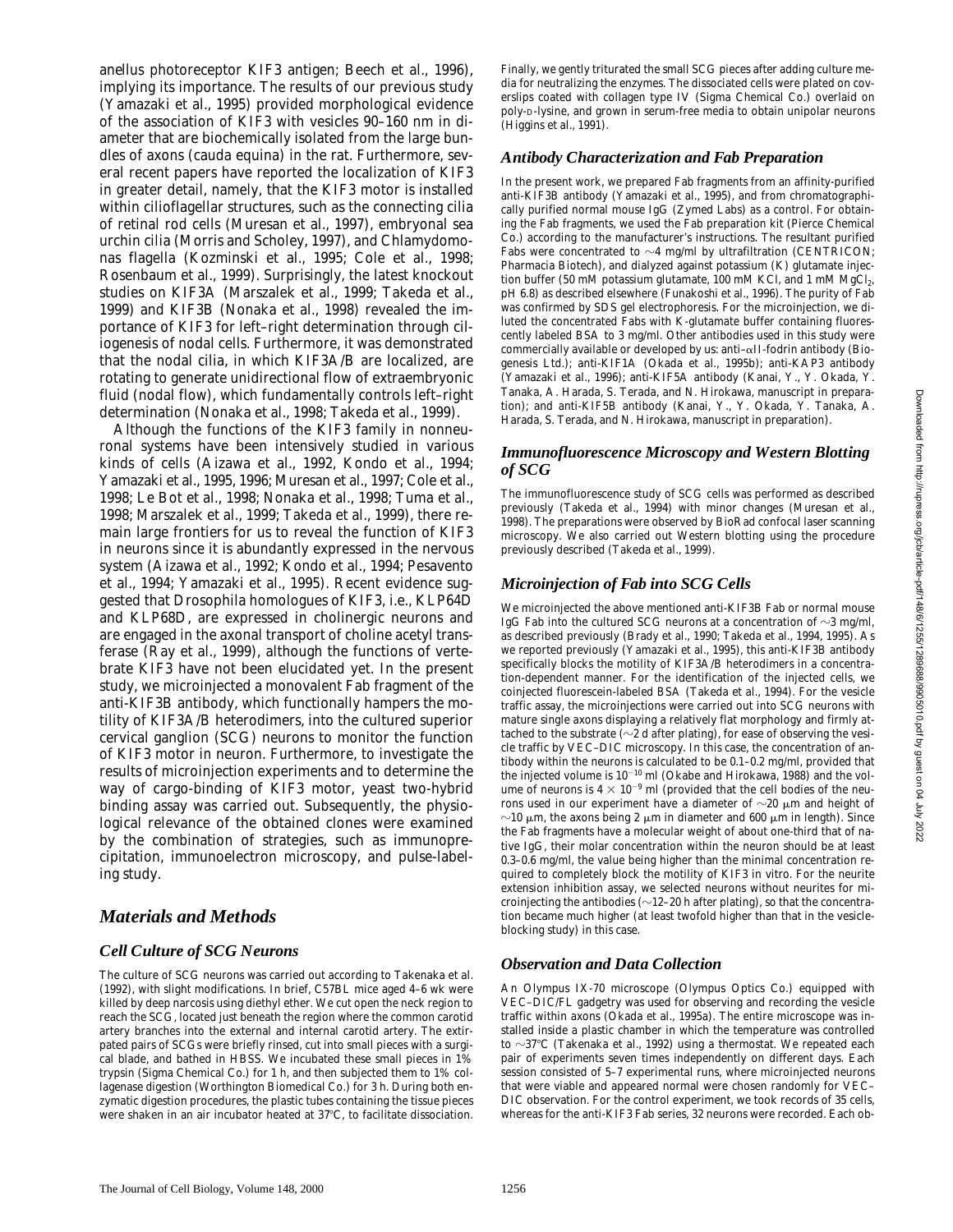servation was videotaped for 5 min. Vesicular structures moving both centrifugally and centripetally were captured in the same video frames. Considering the demilune shape of an axonal cross-section, the volume of organelle traffic was calibrated by the cross-sectional area of the axon. Therefore, the ordinate in Fig. 5 indicates the number of vesicles passing through one square micrometer of the axon ( $\sim$ 200–400  $\mu$ m downstream from the cell body) per 5 min. For the neurite sprouting inhibition assay, the neurite lengths of cells identified under the fluorescence microscope were measured  $\sim$ 12 h after microinjection of Fabs. In brief, the cells grown on coverslips were fixed with 2% paraformaldehyde, mounted on glass slides, and photographed. Measurement of neurite length was performed on these photographs. We observed 60 cells injected with anti-KIF3B Fab and 50 injected with control IgG Fab. Each experimental session consisted of 5–6 independent experimental trials. We used *t* tests to compare the mean value of the vesicle in anti-KIF3B Fab-injected group with that of the control group. The level of significance was set at  $P < 0.05$ .

#### *Construction of cDNA Libraries for Yeast Two-Hybrid Screening*

Mouse total brain RNA was prepared from 5-d-old ICR pups using the Total RNA Separator Kit (Clontech), followed by isolation of mRNA from this preparation with the aid of the mRNA Separator Kit (Clontech). Then, cDNA libraries were prepared using the SuperScript choice system (GibcoBRL) with random hexamer primers. The cDNA library was ligated with EcoRI/NotI/SalI adaptors and inserted into the pBD42AD vector. We transformed ElectroMAX DH10B cells (Gibco-BRL) with this construction and in turn obtained  $6 \times 10^6$  independent clones. Finally, the plasmids were purified using the QUIAGEN Plasmid Kit.

#### *Screening of KAP3-binding Proteins by Yeast Two-Hybrid Assay*

A Matchmaker LexA two-hybrid system was used for the screening according to the instructions provided by the manufacturer (Clontech). In brief, a part of the KAP3 gene (amino acids [aa] 209–384, containing arm repeats 2–4) was fused to the DNA-BD region of the pLexA vector by the PCR method. Then the plasmid was cotransfected with the above mentioned library plasmids into the yeast strain EGY48 carrying the p8op-lacZ gene, grown on a SD/-His/-Trp/-Ura plate supplemented with glucose. Selection of positive clones was performed on a SD/-His/ -Trp/-Ura/-Leu plate containing galactose/raffinose/X-gal/BU salts. Subsequent to these procedures, the bait plasmids were recovered from the positive clones to confirm whether the observed interaction was genuine, by retransformation into the yeast. We repeated these procedures several times and analyzed their sequences for which interaction was reproducibly ascertained.

#### b*-Galactosidase Activity in Liquid Cultures of Yeast*

The  $\beta$ -galactosidase activity in liquid cultures of yeast was assayed as described previously (Ausubel et al., 1997). In brief, mid-log phase yeast cells were collected and permeabilized with 0.1% sodium dodecyl sulphate (SDS) and chloroform. The chromogenic substrate o-nitrophenylb-D-galactoside was added in excess to this lysate, and after incubation at  $30^{\circ}$ C, the reaction was stopped by increasing the pH to 11, by the addition of 1 M $\rm Na_{2}CO_{3}.$  The OD at 420 nm, which corresponds to the absorbance by the reaction product, o-nitrophenol, was determined by spectrophotometry and normalized to the reaction time and the cell density.

#### *Preparation and Immunoprecipitation of Vesicular Components from the Rat Cauda Equina*

The preparation of cauda equina vesicles was carried out according to a previously reported method (Okada et al., 1995b), with slight modifications. In brief, two sets of cauda equina extirpated from dead female SD rats were put into 1 ml of IM-D buffer, supplemented with a protease inhibitor cocktail (Sigma Chemical Co.) and 1 mM ATP, and minced with a pair of ophthalmological scissors for 5 min. After 5-min incubation on ice, they were minced again for 5 min. Under this condition, KIF motor proteins became detached from the MTs, enabling us to isolate the vesicles harboring KIFs. In addition, contamination of axolemmal components could be avoided, as the samples were never homogenized. The resultant suspension was subjected to centrifugation at 10,000 rpm for 10 min at Kubota's benchtop centrifugator, to eliminate gross fragments of the axonal sheath. The obtained supernatant, rich in axonal vesicles, was used for further analysis.

For immunoprecipitation, protein A–Sepharose beads (Pharmacia Biotech) were coupled with either anti-KIF3B, KAP3,  $\alpha$ -fodrin, or preimmune serum as described previously (Okada et al., 1995b). In brief, polyclonal antibodies against KAP3, KIF1A (1 mg each), and mAb against aII-fodrin (1 mg) were bound to 15 ml of fresh protein A–Sepharose 4B beads (Pharmacia Biotech) in TBS containing 1% Triton X-100 (TBST) for 2 h at  $4^{\circ}$ C before the immunoprecipitation. Uncoupled antibody was removed by washing the beads five times in TBST. The above mentioned vesicle fractions were incubated overnight with antibody-coupled Sepharose beads, and thoroughly washed three times with IM-D. Then the beads were incubated with IM-D containing 1% Triton X-100 for 1 h on ice, followed by washing with IM-D twice. Finally, the obtained beads were processed for SDS gel electrophoresis, transferred to a membrane, and prepared for Western blotting.

#### *Negative Staining of the Cauda Equina Vesicles*

The cauda equina vesicles prepared as above were subjected to immunoelectron microscopy and negative staining according to the method reported by Nishiye et al. (1988), with slight modifications (Takeda et al., 1994). After random observation and electron microscopic photography (JEOL 1200Ex), the frequency of the colocalization of gold-labeling for KIF3B and fodrin was determined as follows. We categorized the parameter into the following three sections: single-labeling with either anti-KIF3B antibody or anti–aII-fodrin antibody; double-labeling with both anti–aII-fodrin and anti-KIF3B antibodies; and control normal mouse IgG/preimmune serum. The labeling frequency was calculated by dividing the total number of vesicles with that of vesicles harboring colloidal gold. Then, the obtained values were calibrated with that of negative control. 38 pictures containing 454 vesicles were quantified for their labeling frequency. The background colloidal gold per  $\mathrm{cm}^2$  (colloidal gold signals that did not associate with vesicles) was also calculated, and it was subtracted from the frequency of labeling. About 54% of all vesicles were labeled with either anti-fodrin antibody or anti-KIF3B antibody.

#### *Immunoelectron Microscopy of the Mouse Cauda Equina Vesicles*

Immunoelectron microscopy of the biochemically purified cauda equina vesicles was carried out according to the method reported by De Camilli et al. (1983). In brief, a small aliquot (50 ml) of the cauda equina preparation (Okada et al., 1995b) was mixed with a solution of  $\sim$ 2% agarose in an Eppendorf tube at 37°C, followed by immediate placement on ice. Solidified agarose gel was carefully detached from the tube and cut into small pieces with a surgical blade. These agarose blocks containing the fixed cauda equina vesicles were further processed for immunoelectron microscopy as described previously (Takeda et al., 1994), with modifications in the incubation times. For the first antibody, the agarose blocks were incubated for 24 h at 4°C with gentle shaking. Since the colloidal gold-conjugated second antibody does not easily penetrate into the agarose meshwork, we incubated the agarose block for  $\sim$ 2 d at 4°C, rotating the reaction tube of agarose blocks. After postfixing with half Karnovsky solution and  $1\%$  OsO<sub>4</sub>, the samples were stained overnight with  $1\%$  uranyl acetate, and then completely dehydrated. Finally, they were embedded in epoxy resin. Ultrathin sections of these blocks were cut and observed by JEOL 1200Ex.

#### *Pulse–Chase of KIF3B by Metabolic-labeling in the Rat Optic Nerve*

The velocities of motor proteins in vivo and the transport of fodrin were measured according to Elluru et al. (1995). In brief, 1 mCi/4ml of an [<sup>35</sup>S]methionine and [<sup>35</sup>S]cystein mixture (New England Nuclear Life Science Products) was injected into the vitreous of the SD rat eyeball (12-wkold, male). The animals were killed 4, 6, and 8 h after injection for all the experiments, except those on KIF1A. For the KIF1A experiment, we collected samples 1.6, 2, and 3 h after injection. The optic tract was extirpated en bloc and was divided into proximal (5–10 mm from eyeball) and distal (10–15 mm idem) parts.

Next, all the segments were homogenized in 300  $\mu$ l of axon lysis buffer (50 mM NaCl, 25 mM Tris, pH 8.1, 0.5% Triton X-100, 0.5% sodium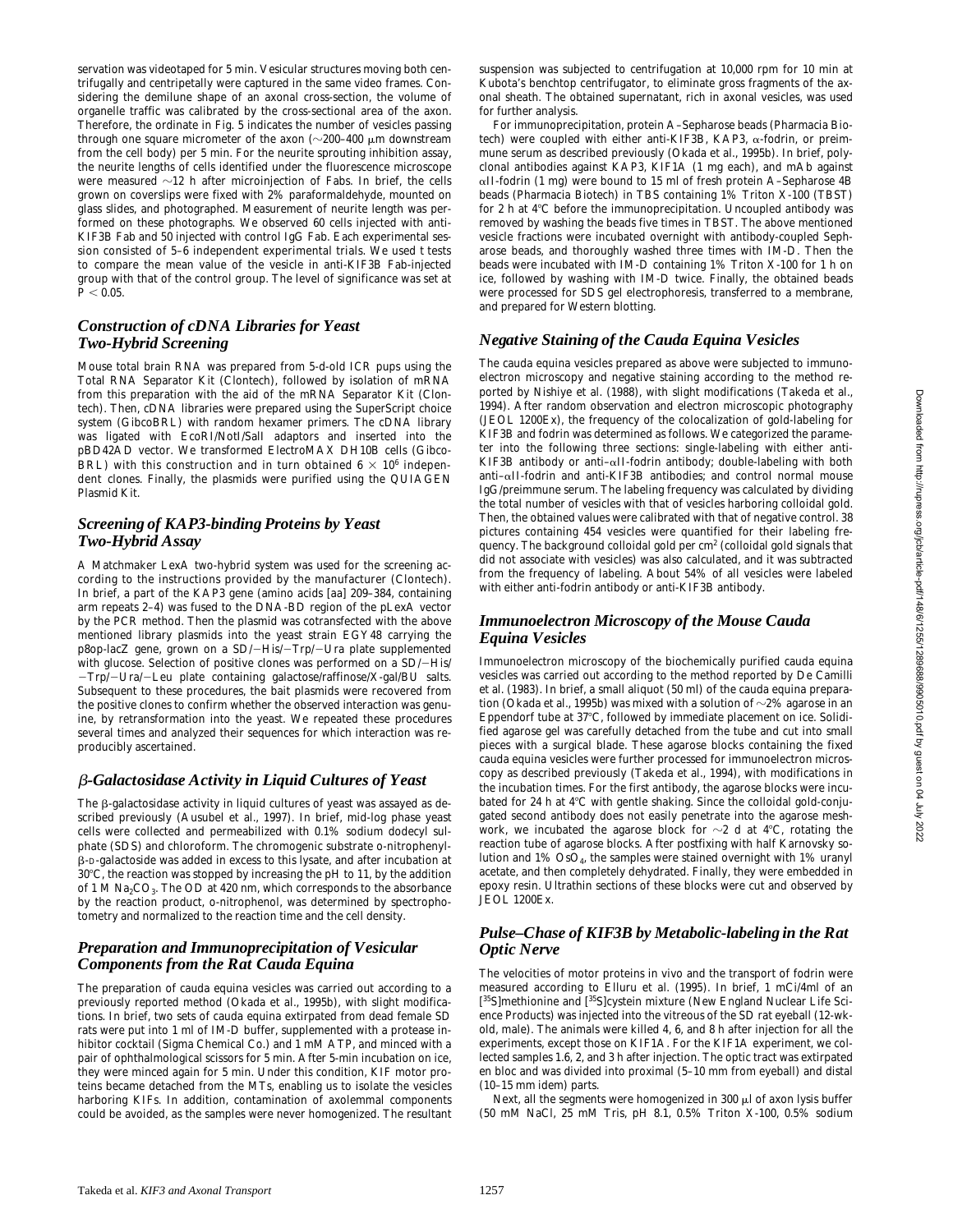deoxycholate, 2 mM sodium orthovanadate, 50 mM NaF, 100 mM KPO4, 25 mM sodium pyrophosphate, 80 mM β-glycerophosphate, 1 mM PMSF, 10 μg/ml pepstatin A, 2 μg/ml aprotinin, 4.5 mM EDTA, 1 mM benzamidine, and 10 µg/ml leupeptin), using a polytron microhomogenizer. The homogenate was then centrifuged at 15,000 rpm for 10 min at  $4^{\circ}$ C and the supernatant (S1) was collected (crude extract; this sample was also subjected to SDS-PAGE analysis).

The antibody-conjugated beads were added to S1, and the mixture was left to stand for 3-4 h at 4°C. After the reaction, the beads were washed five times with TBST. Finally, each sample was processed by conventional SDS-PAGE. The gels were dried, exposed to a fluorogram, and read using a digitized image analyzer (Fuji Bas).

#### *Results*

#### *Characterization of Anti-KIF3B Antibody*

As previously reported, our anti-KIF3B antibody revealed binding uniquely with the 85-kb polypeptide in SCG extracts (Fig. 1 D, lane 1), while preimmune sera did not (Fig. 1 D, lane 2). Immunofluorescence of cultured SCG neurons (Fig. 1 A) also revealed the localization of this protein, both in the cell body and the axons, the latter of which partly showed a punctate staining pattern (Fig. 1 C). With the previous ultrastructural finding that KIF3 is associated with vesicles isolated from cauda equina (Yamazaki et al., 1995), this staining pattern is considered to represent the association of KIF3 with axonal membranous components. As shown in our previous study (Yamazaki et al., 1995), this anti-KIF3B antibody blocks the in vitro motility of KIF3A/B heterodimers in a concentration-dependent manner.

#### *Reduction of Fast Axonal Transport after Anti-KIF3B Fab Injection*

To test the consequence of inhibiting KIF3 function, Fab fragments prepared from either anti-KIF3B antibody or

normal mouse IgG ( $\sim$ 3 mg/ml) were injected. To avoid possible cross-linking of vesicles to one another, resulting in a nonspecific traffic jam, Fab fragments were used.

About three hours after microinjection, we observed the SCG neurons emitting dim green fluorescence under the low-light level fluorescence microscope system equipped with the VEC–DIC system. Under the VEC–DIC, the ratio of the different categories of vesicles did not seem to have changed as a result of antibody injection (Fig. 2), but the number of vesicle passing through a certain point on the axon distant from the cell body ( $\sim$ 200–400 mm) was significantly decreased (Fig. 2). Vesicle movements were quantified (Fig. 3 C), revealing that the microinjection process, per se, did not seem to have any deleterious effect on vesicle traffic, as injection of the control antibody gave almost the same results, as compared to uninjected samples (except for mitochondria, all groups show comparable vesicle traffic to the noninjected group). However, anti-KIF3B antibody injection dramatically diminished the total vesicle traffic along axons (Figs. 2 A and 3 B, control, 29.0  $\pm$  0.3; anti-KIF3B Fab, 9.4  $\pm$  0.1, mean  $\pm$  SEM). In particular, the anterograde traffic (control,  $13.7 \pm 0.2$ ; anti-KIF3B Fab,  $3.8 \pm 0.1$ ; 27.5% of noninjected group) was more severely affected than that of retrogradely moving vesicles (control,  $15.3 \pm 0.2$ ; anti-KIF3B Fab,  $5.6 \pm 0.2$ ; 35.8% of noninjected control), the results reflecting the nature of KIF3 as an anterograde motor. Since mitochondria did not often move and were only infrequently observed in the SCG, it was difficult to judge whether mitochondrial traffic (control,  $1.8 \pm 0.1$ ; anti-KIF3B Fab,  $1.0 \pm 0.6$ 0.1) was influenced or not. However, *t* test revealed no significant difference in mean values at the significance of  $P < 0.05$ , whereas other groups were significantly different at the level of  $P < 0.001$ . In addition, in COS cells or embryonic Reichert's membrane cells enriched in mitochondria, we could not observe any inhibitory effects of anti-



*Figure 1*. Characterization of anti-KIF3B antibody. A, Fluorescence immunocytochemical staining of cultured SCG neurons. Staining with anti-KIF3B antibody can be observed throughout the neuron, and is especially evident in axons. When viewed at higher magnification (C), a punctate staining pattern, suggestive of vesicular components, was also noted. B, DIC image of the same cell. D, Western blotting of mouse SCG extract probed with the anti-KIF3B antibody (lane 1). A single distinct band appears at a height corresponding to that of KIF3B, whereas no band is seen with preimmune serum (lane 2). Bars: (A and B) 20  $\mu$ m; (C) 1  $\mu$ m. Molecular weight bars in D (from top to bottom): 200, 116, 97, and 65 kD.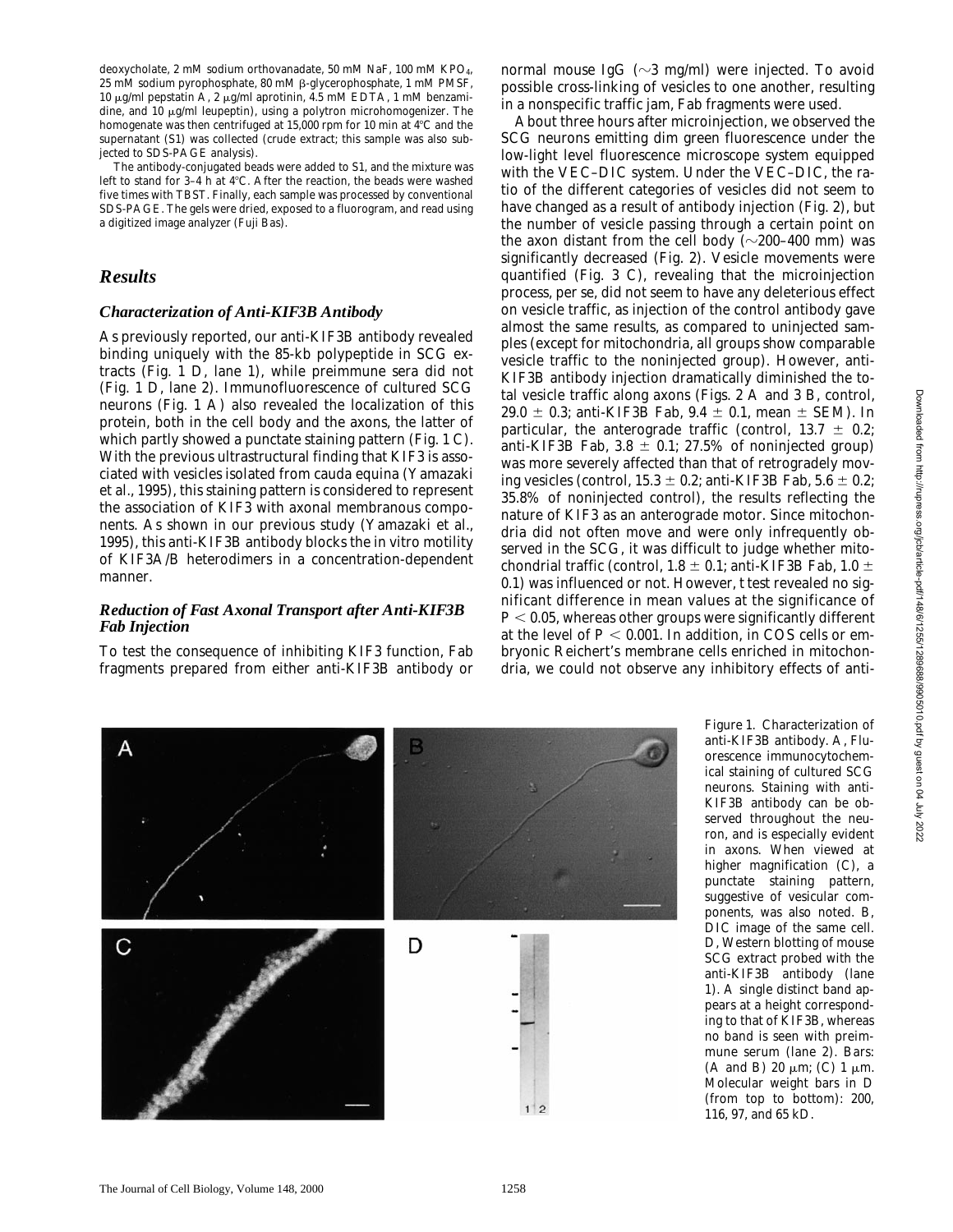

*Figure 2*. Examples of VEC–DIC images of SCG neuronal axons. SCG neurons grown on collagen type IV-treated coverslips were microinjected with either anti-KIF3B Fab or control normal mouse IgG Fab, and observed under VEC–DIC  $\sim$ 3 h after microinjection. Microinjection of anti-KIF3B Fab brought about a decrease in the number of vesicles within the axons (A), whereas relatively ample vesicle traffic was seen in the axons microinjected with normal mouse IgG Fab (B). The arrowheads depict large vesicles; arrows indicate small vesicles. Bar, 1  $\mu$ m.

body injection on the mitochondrial motility (data not shown). Thus, we consider that this decreased traffic resulting from anti-KIF3B Fab injection was due to specific effects exerted on only vesicles transported by the KIF3 motor. Considering the resolution limit of the VEC–DIC

system, it was almost impossible to discriminate and classify each vesicle by size. Therefore, we could categorize visually observed vesicles into only two groups: large and bright, or small and dark, which might represent endosomal vesicles and small membranous vesicles, respectively, as the former tend to move centripetally.

#### *Neurite Extension Was Inhibited by Anti-KIF3B Fab*

Since anti-KIF3 Fab blocked axonal vesicle traffic as described above,  $kif3A^{-/-}$  and  $kif3B^{-/-}$  embryos displayed neuronal abnormality (Nonaka et al., 1998; Takeda et al., 1999), and several lines of evidence implied the roles of KIF3 in fast axonal transport (Yamazaki et al., 1995; Ray et al., 1999), we speculated that the KIF3 motor possibly transports the components required for sprouting, construction, and maintenance of axons, which may be blocked by antibody microinjection, resulting in the failure of axonal elongation. To test this hypothesis, we carried out an experiment according to the following scheme.

Instead of microinjecting antibodies into SCG neurons with almost fully extended processes, we now injected cells  $(n = 60)$  harboring no neurites,  $\sim 12$  h after plating. The concentrations of Fab fragment for both anti-KIF3B antibody and normal mouse IgG were adjusted to 3 mg/ml. In the case of control normal mouse IgG Fab  $(n = 50;$  Fig. 4, A and B), most of the neurons developed a single axonal structure with branching  $\sim$ 12 h after microinjection. In many cases, axons extended to  $>100 \mu m$  in length, exhibiting active growth cones, and some axons were  $>300$ - $\mu$ m long (Fig. 5). However, microinjection of anti-KIF3B Fab blocked the sprouting of neurites (Fig. 4, C and D), leaving most of the cells without neurites or with miniature sproutings. The median value (Fig. 5) of the axonal sprout length 12 h after microinjection revealed significant differences between the two groups (median values for each



*Figure 3.* Comparison of vesicle traffic before and after microinjection of Fabs. A, Bidirectional effect of anti-KIF3B Fab microinjection. Both antero- and retrograde traffic were inhibited by the microinjection of the Fab fragments, although the degree of inhibition of the anterograde traffic was stronger. B, Each category of vesicles was counted by the number passing through a unit square (see Observation and Data Collection in Material and Methods,  $n/\mu$ m $^{2}/5$  min) of axonal cross-section. A significant decrease in vesicle traffic was recorded, except in mitochondria. Five comparisons yielded significant *P* values ( $P < 0.05$ ; \*). Bars indicate SEM. C, Normalized vesicle traffic calibrated with that of uninjected cells. For both KIF3B Fab- and normal mouse IgG Fab-injected cells, the number of vesicles passing through a unitary axon transverse section was divided by that in uninjected cells. Note that the injection process, per se, did not have any deleterious effect on the vesicle traffic (the normal mouse IgG Fab group exhibited nearly 100% vesicle traffic in almost all subcategories, compared to the uninjected group).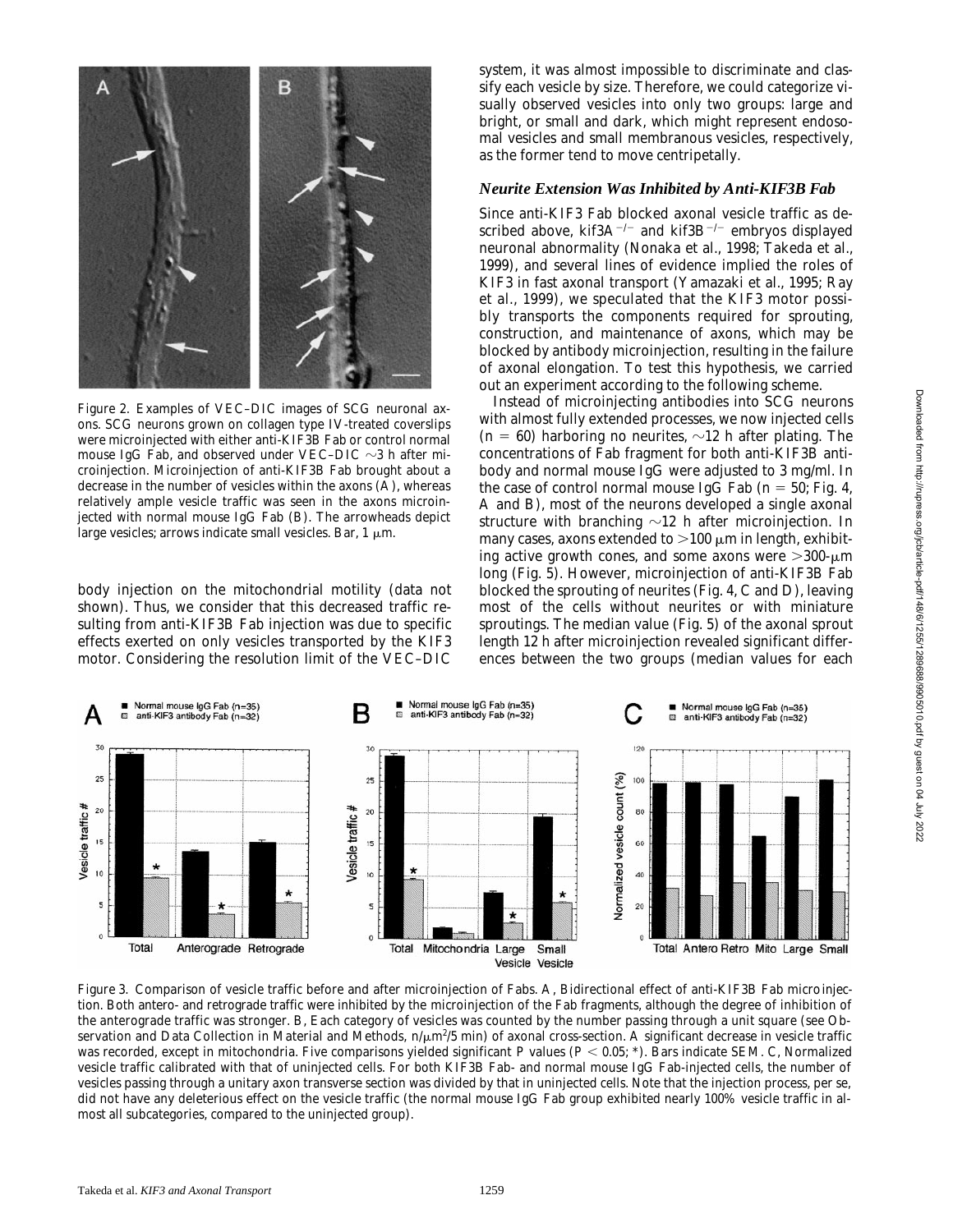

*Figure 4*. Neurite sprouting was affected by microinjection of anti-KIF3B Fab. Either anti-KIF3B Fab or normal mouse IgG Fab was injected to the cultured SCG neurons before neurite sprouting. Approximately 12 h after injection, the cells were fixed and viewed by conventional fluorescence microscopy to identify the injected cells. Then, phase-contrast images of identified cells were taken. With normal mouse IgG Fab as the negative control, A and B, the treated cells extended axons in an ordinary fashion with ramification. On the contrary, microinjection of anti-KIF3B Fab, C and D, had a drastic effect, and most of the SCG neurons did not extend any neurites at all or exhibited only miniature neurites. Bar, 20  $\mu$ m.

group: control, 225  $\mu$ m; anti-KIF3B Fab, 15  $\mu$ m), implying the role of the KIF3 motor in neurite sprouting/elongation.

#### *KIF3 Motor Interacts with the Fodrin Molecule*

We attempted to further characterize the properties of the vesicles transported by the KIF3 complex. However, the relatively weak and rather transient nature of the binding between the cargos and the motor protein complex (Cole et al., 1998) prevented us from converting real-time dynamic phenomena into morphological evidence. To overcome this problem, we used the yeast two-hybrid screening. Because previous studies (Shimizu et al., 1996; Yamazaki et al., 1996) suggested the role of KAP3 as an associated protein of the KIF3 complex in intercalating the motor domain and the cargos, we used a part of the KAP3 sequence as a bait. Moreover, KAP3 has an *Armadillo*-conserved sequence that is required for the protein–protein interaction (Gindhart and Goldstein, 1996; Shimizu et al., 1996).

To identify the binding partner of KAP3, we generated a fusion construct of the DNA-binding domain and KAP3 coding sequence (aa 209–384). This fusion protein was used in yeast two-hybrid screening of mouse brain cDNA libraries. We selected several  $Leu<sup>+/</sup>LacZ<sup>+</sup>$  colonies from the screening, and we isolated 17 independent positive



*Figure 5.* Graphic summary for the axonal length in each experimental group. Distribution of neurite length after microinjection of anti-KIF3B Fab (black) and normal mouse IgG Fab (hatched). Most of the SCG neurons microinjected with anti-KIF3B Fab  $(n = 60)$  had short axons, as represented in Fig. 4, C and D, whereas the SCG neurons injected with normal mouse IgG Fab extended their axon normally. The median values for each experimental group show that anti-KIF3B Fab dramatically inhibited  $(15 \mu m)$  axonal outgrowth, compared to normal mouse IgG Fab  $(225 \mu m)$ .

clones. Out of these clones, three colonies were found to encode fragments of the fodrin gene (Fig. 6). Analysis of the other colonies is under way to determine the in vivo relevance of their affinity for KAP3.

Furthermore, we constructed a series of deletion mutants of the KAP3 construct to determine the minimal binding domain to the fodrin molecule (Fig. 7). The minimal domain required for binding was located within the region where the *Armadillo* repeat is intercepted by a small insert (aa 209–292). In addition, we quantified the binding affinity of each candidate molecule to KAP3 by measuring  $\beta$ -galactosidase activity in liquid cultures of the yeast. The interaction of KAP3 with  $\alpha$ -fodrin ( $\alpha$ II-spectrin) was the strongest in the three positive clones (234 U for fodrin, 81–85 U for the other two clones, and 3 U for the control vector; U in an arbitrary scale). Therefore, we focused on fodrin in further experiments.

#### *KIF3 Interacts with Fodrin on the Vesicles that Travel Down Axons*

To confirm whether the aforementioned results in the yeast two-hybrid assay reflected specific interaction in vivo, we performed the following two sets of experiments.

First, we prepared vesicles from the cauda equina, which is a thick bundle of axons, because they could be prepared without disrupting interactions of motor with vesicles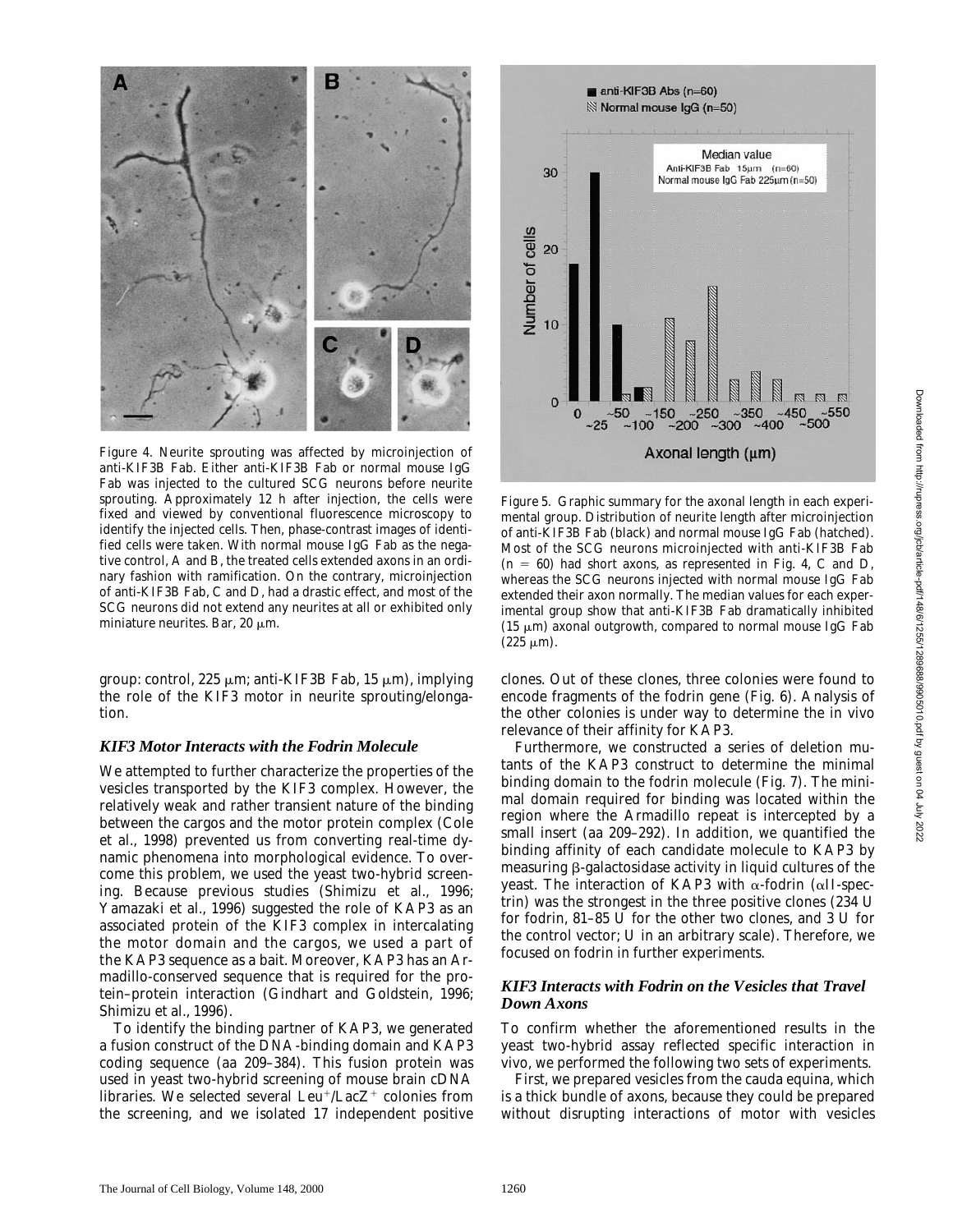

*Figure 6*. Yeast two-hybrid assay of KAP3 with vesicle-associated proteins. After a yeast two-hybrid system screening, the interaction of  $\alpha$ -fodrin with KAP3 was confirmed reproducibly by retransformation. Yeasts containing each combination of pLexA (no insert or KAP3) and pBD42AD constructs (no insert, a-fodrin of various lengths, aa 967–1840, 934–1267, and 1040–1323) grew on the  $SD$ /-His/-Trp/-Ura plate containing glucose (left), although those with only  $\alpha$ -fodrin survived (right) on the selection plate (SD/-His/-Trp/-Ura/-Leu containing galactose/raffinose/X-gal/BU salts), showing blue colonies.

(Okada et al., 1995b). Moreover, this source and method enables us to isolate axonal vesicles with high purity by detaching them from MTs in the presence of 1 mM ATP. Therefore, we could avoid possible contaminations of plasma membrane fragments. Immunoprecipitation of these vesicles by using anti-KIF3B– or anti-KAP3–coated beads gave a band that was detected with antifodrin antibody in Western blotting (Fig. 8 C, lanes 1 and 3). This association was further confirmed by immunoprecipitation with antifodrin antibody-coated beads, which could pull down both KIF3B and KAP3 (Fig. 8, A and B, lane 5). Furthermore, as the results of the yeast two-hybrid experiment suggested, the binding of the KIF3 motor with fodrin may be direct, since detergent solubilization after immunoprecipitation did not destroy the interaction between the two molecules. In addition, immunoprecipitation by



*Figure 8.* Immunoprecipitation of the vesicle fraction of cauda equina by anti-KIF3B and KAP3 antibodies. Cauda equina vesicles were immunoprecipitated with either anti-KIF3B (lane 1), anti-KAP3 (lane 3), anti–aIIfodrin (lane 5), anti-KIF5A (lane 7), or anti-KIF5B (lane 9) beads. To check the interaction, these immunoprecipitation products were probed with anti-KIF3B (A), anti-KAP3 (B), anti- $\alpha$ II-fodrin (C), anti-KIF5A (D), and anti-KIF5B (E) antibodies. Equal amounts of beads were loaded onto the SDS gel and analyzed by Western blotting under the same condition. Note that the interaction between the KIF3 complex and fodrin could be bilaterally confirmed. Furthermore, fodrin does not associate with KIF5A or KIF5B. In this experiment, immunoprecipitated cauda equina vesicles were solubilized with 1% Triton X-100 for 1 h on ice. The solubilization did not destroy the interaction between fodrin and the KIF3 motor. Lanes 2, 4, 6, 8, and 10 are negative controls immunoprecipitated with the beads treated with the preimmune serum (2, 4,

8, and 10) or normal mouse IgG (6) instead of the specific immunoglobulin for each antigens. Molecular weight bars (from top to bottom): 200, 116, 97, 65, and 45 kD.



*Figure 7.* Schematic representation of the functional domain of KAP3 and the  $\alpha$ -fodrin molecule obtained by the yeast two-hybrid system. This scheme depicts the entire amino acid sequence of the KAP3 molecule (1–793). We constructed bait vectors of various lengths. The minimal required domain for interaction with fodrin consisted of aa 209–292, as indicated. Determination of the binding affinity using liquid yeast cultures was also performed, and the results are summarized at the right of the figure. The minimal required domain (209–291) showed strongest binding affinity (indicated by  $++$ ).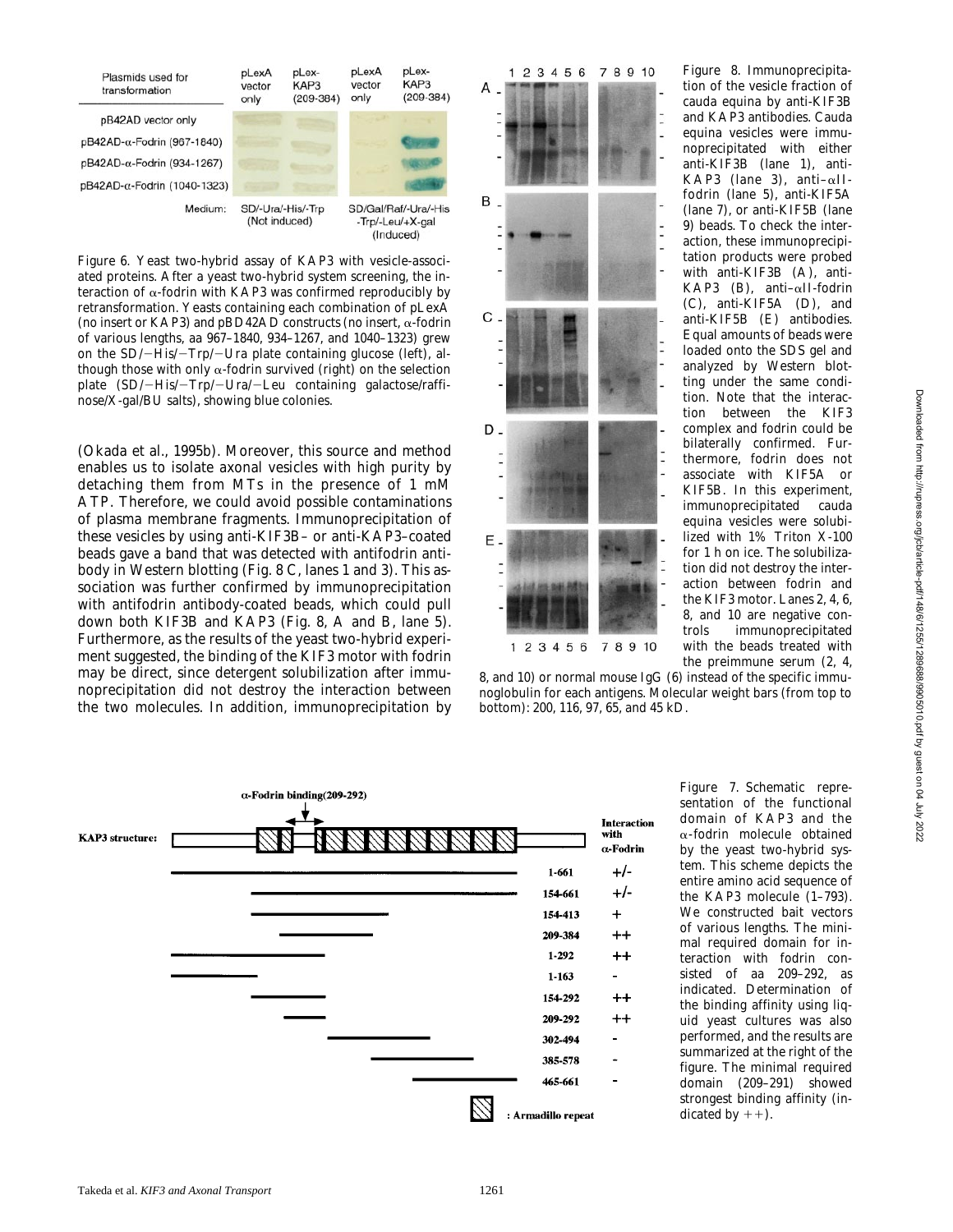

*Figure 9.* Immuno-colocalization of KIF3 and fodrin on cauda equina vesicles. A–D, Negatively stained cauda equina vesicles containing both KIF3B and fodrin. Vesicles ranging from 50–200 nm in diameter were doublelabeled (arrowheads). 10-nm gold particles correspond to the localization of KIF3B and 5-nm gold particles depict  $\alpha$ II-fodrin localization. E, Negative control probed with preimmune serum and normal mouse IgG, followed by probing with the auroprobe. No labeling was observed in this panel, but total nonspecific labeling was 4.0%. F, Diagram summarizing the frequency of labeling for KIF3B, fodrin, or both. About 37% of all vesicles contained the KIF3B labeling. G and H, Ultrathin sections of cauda equina vesicles labeled with both anti-KIF3 and aII-fodrin antibody. Compared to the former technique, smaller vesicles,  $<$  50 nm in diameter, could be visualized to contain the labeling (H, arrow). I, Negative control incubated with preimmune serum and normal mouse IgG, followed by the reaction with auroprobe. Bars, 100 nm.

using antibodies against other KIFs, such as KIF5A and -B, did not reveal the association of the fodrin molecule to these motor proteins (Fig. 8 C, lanes 7 and 9), suggesting the specific interaction of KIF3 with the fodrin molecule.

Secondly, we carried out two immunoelectron microscopic experiments on the cauda equina vesicles to confirm morphologically the interaction between KIF3 and fodrin. As shown in Fig. 9 F, 15.4% of the vesicles showed both KIF3 (10-nm gold particles) and fodrin (5-nm gold particles) labeling. In the case of single labeling for either KIF3B or fodrin, 37.2 and 29.3% of vesicles were labeled with the two antibodies, respectively. The size of the double-labeled vesicles ranged from 50 to 200 nm in this preparation (Fig. 9, A–D), which partially overlapped with diameters of those immunoprecipitated by anti-KIF3B immunobeads in the previous study (Yamazaki et al., 1995). Colocalization of KIF3B and fodrin was also confirmed in the samples embedded in 2% agarose and epon (Fig. 9, G and H), where relatively smaller vesicles

 $(\sim 30 \text{ nm})$  were found to be double-labeled (Fig. 9 H, arrow).

These data collectively suggest that the interface between the KIF3 motor and cargos might be mediated by fodrin, and those vesicles are transported as fast axonal flow en route to the axonal plasma membrane along MT tracks by KIF3.

#### *Fodrin Travels Down the Axon with the KIF3 Motor*

To probe the association of fodrin with the KIF3 motor in vivo, we conducted a radiolabeled pulse–chase experiment in the rat optic nerve. Although the same behavior of fodrin as the KIF3 motor within axons does not necessarily indicate a direct association between the two proteins, and further, with cargos by fodrin to KAP3 binding, it could be strong evidence in this situation, since several batteries of experiments revealed an association between the two proteins.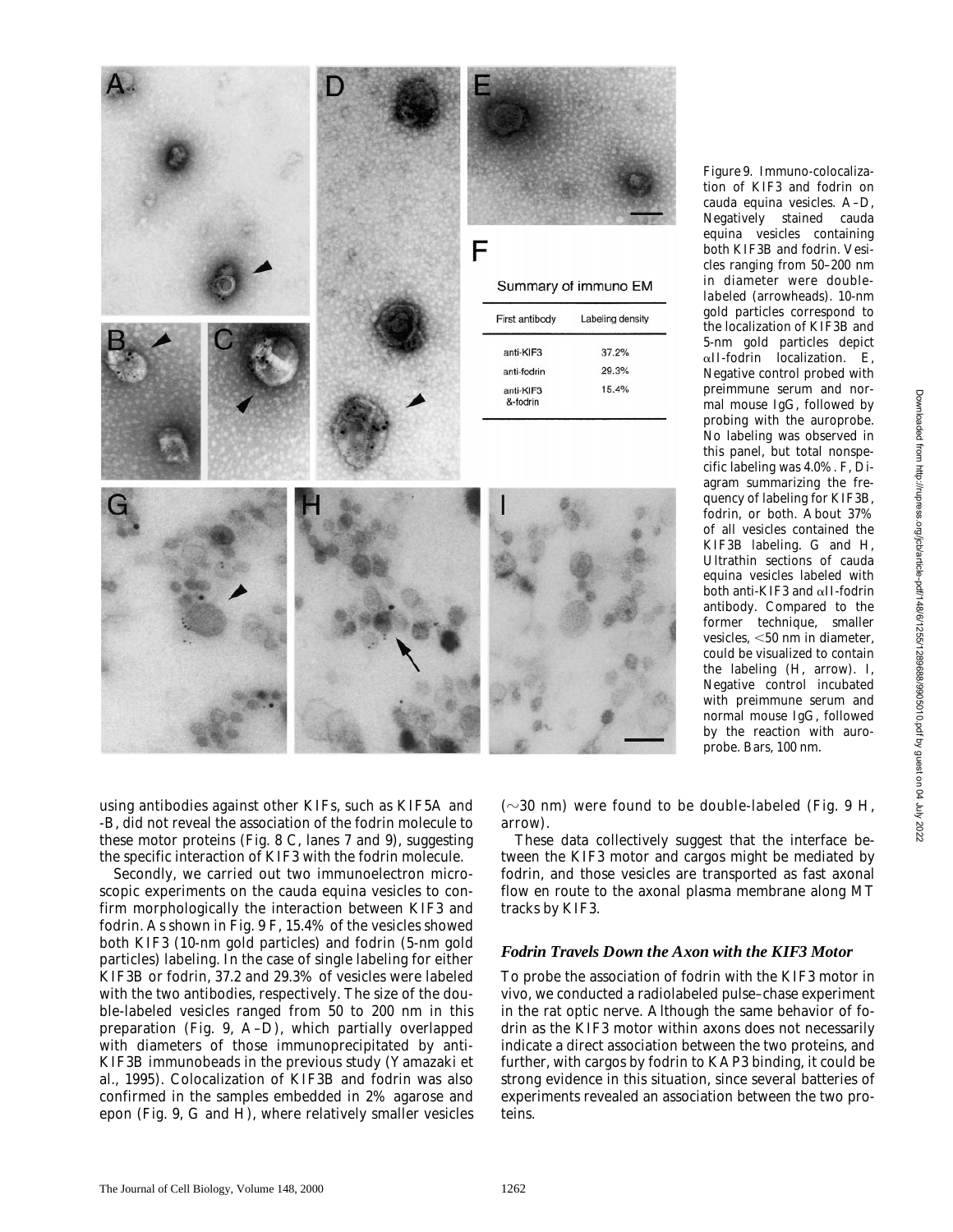

*Figure 10.* Pulse-labeling study revealing the velocity of KIF3, KIF1A, and fodrin in the rat optic nerve. A, [ 35S]methionine was injected into the vitreous. 4, 6, and 8 h after administration, the optic nerve and tract were extirpated en bloc and further cut into consecutive 5-mm segments. The second (5–10 mm) and third (10–15 mm) segments were used for the analyses. Note that KIF3 and fodrin bands begin to appear 6 h after treatment. B, Since the reported velocity of KIF1A is much higher than that of KIF3, we killed the animals earlier for determination of the former. In this case, the time of appearance of the KIF1A bands shows good agreement with previous in vitro data, confirming

the appropriateness of this system for roughly estimating the velocity of axonal transport. CE, Crude extract; IP, immunoprecipitation.

We injected radiolabeled amino acids ([<sup>35</sup>S]methionine and [35S]cysteine) into rat eyeballs and chased the newly synthesized proteins by immunoprecipitation. The radiolabeled KIF3 and fodrin moved into the optic nerve and tract toward the lateral geniculate ganglion. Four hours after administration, neither KIF3 nor fodrin was detected in the distal segment (10–15 mm). However, we could identify distinct bands in the proximal segment (5–10 mm); the velocity of fodrin transport was calculated to be between 46 and 51 mm/d  $(0.5-0.6 \mu \text{m/sec}; \text{Fig. 10 A})$ . Since our previous in vitro motility assay yielded values of 0.53–  $0.59$   $\mu$ m/s for the KIF3 motor protein (Yamazaki et al., 1996), the obtained value here for  $\alpha$ -fodrin velocity shows good agreement with our previous report. The velocity of KIF3 was also in the same range as that of fodrin, whereas KIF1A (12-15 cm/d; 1.4-1.7  $\mu$ m/sec) was much faster than that of KIF3, confirming the satisfactory resolution and reliability of this method. In this regard, it should be noted that the peaks of moving fodrin and KIF3 are not necessarily the same, even in the case when KIF3 transports vesicles associated with fodrin, because the dynamics of fodrin and KIF3 in the axoplasm, such as their dissociation and association with the vesicles, or their turnover, are possibly different.

#### *Discussion*

#### *Anti-KIF3B Fab Blocks Axonal Transport Bidirectionally*

We previously reported that KIF3 moves on the MT track to its plus end (Kondo et al., 1994; Yamazaki et al., 1995), which is considered to be an anterograde motor in neuronal axons. However, in the present experiment, microinjection of anti-KIF3 Fab blocked vesicle transport in both directions, although the effect was more marked on the anterograde transport. How can we explain this seemingly ambiguous phenomenon?

First of all, we would like to exclude the possibility of cross-linking of the vesicles into aggregates by the injected antibody, which would be expected to block axonal flow nonspecifically. Retrogradely transported vesicles are especially susceptible to such physical hindrance, due to their large size. To prevent this from occurring, we used monovalent Fab fragments prepared from either anti-KIF3B antibody or normal mouse IgG. Since the Fab fragment has a monovalent property, possible cross-linking by native divalent IgG is avoided. In addition, the more marked inhibition of anterograde transport is also not consistent with this possibility.

Secondly, considering the equilibrium of the membrane pool within axons, it is quite reasonable to speculate that the decreased supply of membranous components to the distal tip of the axon resulted in the reduction of the backflow. Technically speaking, it is also possible that some types of motor proteins responsible for retrograde transport are also attached to the surfaces of vesicles conveyed by the KIF3 complex, so that backflow is also affected in a somewhat indirect manner. Although there are several lines of evidence suggesting that cytoplasmic dynein (CyDy) interacts with fodrin via the dynactin complex (Holleran et al., 1996) and is indispensable for axonal transport (Dillman et al., 1996; Waterman-Storer et al., 1997), we could not directly prove any interaction between KIF3 and CyDy by immunoprecipitation techniques and conventional immunofluorescence microscopy. To date, it is not clear whether the KIF3 motor also conveys a part of the dynein/dynactin complex; some species of anterograde motors probably also carry retrograde motors, such as CyDy, since there is no protein synthesis machinery at the distal end of the axon. Indeed, our previous immunocytochemical study in ligated nerves revealed accumulation of CyDy on both sides of the ligature (Hirokawa et al., 1990). Moreover, recently reported evidence implicates strong dominant genetic interactions among kinesin, CyDy, and dynactin complex mutations in axonal transport in *Drosophila* (Martin et al., 1999). Although it is still premature to presume a similar relationship between KIF3 and CyDy, it might provide a toehold for clarifying the mechanism underlying the bidirectional inhibition.

Finally, it should be noted that as the resolution of VEC–DIC is not sufficient for the complete visualization of all vesicles. The transport of other smaller vesicles or protein complexes that might not be captured by VEC– DIC may also be affected by anti-KIF3 Fab microinjection.

#### *Interrelationship among the KIF3 Motor, Intracellular Transport, and Neurite Sprouting: Implications from our Study*

Another remarkable result presented in this study is the inhibition of neurite sprouting and neurite extension by anti-KIF3 Fab injection, the data being consistent with the knowledge that fast axonal transport is required for the advancement of the growth cone (Martenson et al., 1993).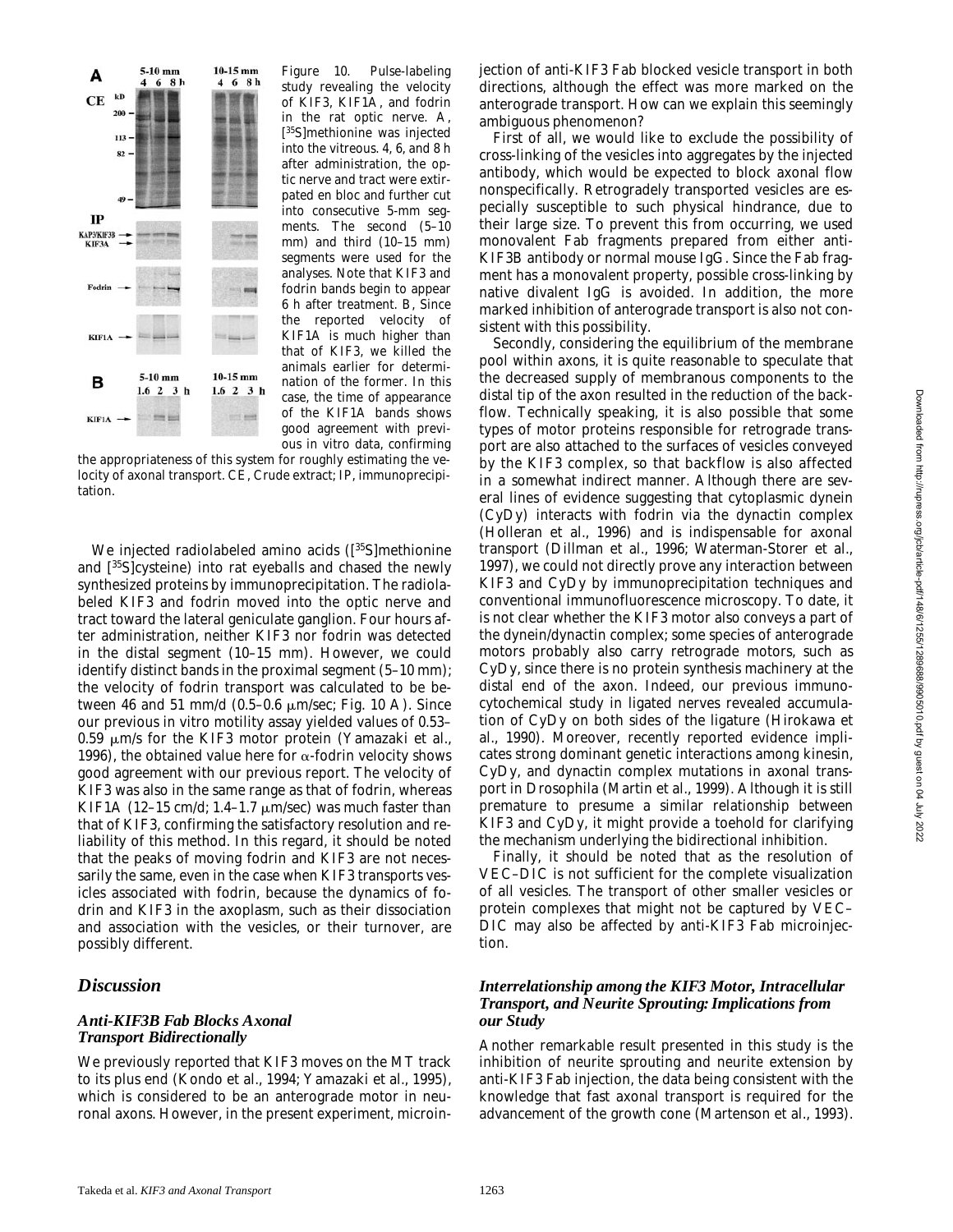Downloaded from http://rupress.org/jcb/article-pdf/148/6/1255/1289688/9905010.pdf by guest on 04 July 2022 Downloaded from http://rupress.org/jcb/article-pdf/148/6/1255/1289688/9905010.pdf by guest on 04 July 2022

In addition, as Bamburg et al. (1986) reported complete inhibition of axonal growth occurred in the DRG after administration of colcemid, our results also support the assumption that MT-dependent axonal transport is indispensable for the axonal sprouting/elongation process. Taken together, it is reasonable to consider that the KIF3 motor may be involved in axonal sprouting events by supplying materials where they are required. Then, how can we explain the relationship between neurite extension and a cargo of the KIF3 motor? We would like to discuss this material in two directions: vesicular traffic from the Golgi complex to the axonal plasma membrane; and fodrin molecule and neurite sprouting.

As previously reported (Le Bot et al., 1998), the KIF3 motor localizes on the Golgi complex and is responsible for Golgi complex to ER traffic. In our preliminary study, using the Golgi complex preparation from the rat liver (data not shown), KIF3 molecules colocalized with the fodrin molecule on the budding vesicles from the trans-surface of the Golgi complex. Moreover, we immunoprecipitated fodrin with the anti-KIF3 antibody from a vesicle fraction of the cauda equina. The possibility must be considered that KIF3 conveys proteins modified at the Golgi complex and contained in the vesicles pinched off from it to the axonal tips. The colocalization of KIF3B with fodrin on identical vesicles of the cauda equina (Fig. 9, A–D) de facto implies that the situation is analogous with that of CyDy (Holleran et al., 1996). In the case of CyDy, the so-called dynein–dynactin complex binds to the vesicles through the interface between Arp1 and spectrin (fodrin). Although it is not clear whether other components are present in the KIF3 motor, as is the case for CyDy, it could be stated that some vesicles containing fodrin derived from the Golgi complex are transported by the KIF3 motor using the fodrin molecule as a linker protein. Then, they are transported by the KIF3 motor along axonal MTs as a fast component (Cheney et al., 1983), inserted and incorporated into the axonal plasma membrane and cytoskeletal architecture underneath the plasma membrane, because fodrin, together with actin, constitutes the major component of the subaxolemmal cytoskeletal network (Levine and Willard, 1981; Hirokawa, 1982).

From another standpoint, it is plausible that impaired transport of the fodrin molecule, per se, by the KIF3 motor might bring about inhibition of neurite extension. As reported previously, fodrin is concentrated at the growth cone (Sobue and Kanda, 1989), subaxolemmal region (Levine and Willard, 1981), and the abnormally sprouting neurons in Alzheimer's disease (Masliah et al., 1991). In particular, taking the experimental data that fodrin is localized within adhesive sites of growth cone (Sobue and Kanda, 1989) into account, inhibition of axonal elongation could be attributed to the lack of the adhesiveness that generates the traction force for the advancement of the growth cone. Alternatively, miniature sprouting (Fig. 4 C, D) could be a result of subaxolemmal instability, due to the absence of fodrin molecules. For example,  $\alpha$ -spectrin mutants of *Drosophila* exhibited pronounced morphological changes in their complex cytoarchitecture, such as in the brush borders of the midgut epithelia (Lee et al., 1993). As the cytoskeletal architecture of the growth cone lamellipodia is similar in certain aspects to that of the

brush border, where fodrin and actin constitute the major components of the subplasmalemmal cytoskeletal network (Hirokawa et al., 1983), it is plausible that the phenotype is shared by the two different species and cells. This implies a certain kind of common mechanism controlling motile cellular structure conserved among species.

We would like to express our gratitude cordially to Dr. T. Funakoshi for his help throughout the experiments, Dr. Y. Okada for valuable discussions, and Mr. S. Nonaka for his help with image processing. We appreciate Prof. T. Takenaka and Ms. H. Hashimoto at the Yokohama City University School of Medicine for their instructions on the SCG culture, and the technical advice of Dr. K. Irie at the University of Nagoya on the yeast two-hybrid system. We also thank Dr. M. Kawagishi, Mrs. H. Fukuda, and Ms. H. Sato for their secretarial and technical assistance.

This work was supported by a grant for the Center of Excellence (COE) from the Ministry of Education, Science, Sports and Culture of Japan to Nobutaka Hirokawa. H. Yamazaki and D.-H. Seog were supported by a Japan Society for the Promotion of Science Research Fellowship for Young Scientists.

Submitted: 4 May 1999 Revised: 7 February 2000 Accepted: 9 February 2000

#### *References*

- Aizawa, H., Y. Sekine, R. Takemura, Z. Zhang, M. Nangaku, and N. Hirokawa. 1992. Kinesin family in murine central nervous system. *J. Cell Biol.* 119: 1287–1296.
- Ausubel, F.M., R. Brent, R.E. Kingston, D.D. Moore, J.G. Seidman, J.A. Smith, and K. Struhl. 1997. Current Protocols in Molecular Biology. John Wiley & Sons, Inc. New York. 13.6.2–13.6.5.
- Bamburg, J.R., D. Bray, and K. Chapman. 1986. Assembly of microtubules at the tip of growing axons. *Nature.* 321:788–790.
- Beech, P.L., K. Pagh-Roehl, Y. Noda, N. Hirokawa, B. Burnside, and J.L. Rosenbaum. 1996. Localization of kinesin superfamily proteins to the connecting cilium of fish photoreceptors. *J. Cell Sci.* 109:889–897.
- Brady, S.T. 1985. A novel brain ATPase with properties expected for the fast axonal transport motor. *Nature.* 317:73–75.
- Brady, S.T., K.K. Pfister, and G.S. Bloom. 1990. A monoclonal antibody against kinesin inhibits both anterograde and retrograde fast axonal transport in squid axoplasm. *Proc. Natl. Acad. Sci. USA.* 87:1061–1065.
- Cheney, R., N. Hirokawa, J. Levine, and M. Willard. 1983. Intracellular movement of fodrin. *Cell Motility.* 3:649–655.
- Cole, D.G., S.W. Chinn, K.P. Wedaman, K. Hall, T. Vuong, and J.M. Scholey. 1993. Novel heterotrimeric kinesin-related protein purified from sea urchin eggs. *Nature.* 366:268–270.
- Cole, D.G., D.R. Diener, A.L. Himelblau, P.L. Beech, J.C. Fuster, and J.L. Rosenbaum. 1998. Kinesin-II–dependent intraflagellar transport (IFT): IFT particles contain proteins required for ciliary assembly in *Caenorhabditis elegans* sensory neurons. *J. Cell Biol.* 141:993–1008.
- De Camilli, P., S.M. Harris, Jr., W.B. Huttner, and P. Greengard. 1983. Synapsin I (protein I), a nerve terminal-specific phosphoprotein. II. Its specific association with synaptic vesicles demonstrated by immunocytochemistry in agarose-embedded synaptosomes. *J. Cell Biol.* 96:1355–1373.
- Dillman, J.F., 3rd, L.P. Dabney, S. Karki, B.M. Paschal, E.L. Holzbaur, and K.K. Pfister. 1996. Functional analysis of dynactin and cytoplasmic dynein in slow axonal transport. *J. Neurosci.* 16:6742–6752.
- Elluru, R.G., G.S. Bloom, and S.T. Brady. 1995. Fast axonal transport of kinesin in the rat visual system: functionality of kinesin heavy chain isoforms. *Mol. Biol. Cell.* 6:21–40.
- Funakoshi, T., S. Takeda, and N. Hirokawa. 1996. Active transport of photoactivated tubulin molecules in growing axons revealed by a new electron microscopic analysis. *J. Cell Biol.* 133:1347–1353.
- Gindhart, G.J, Jr., and L.S.B. Goldstein. 1996. *Armadillo* repeats in the SpKAP115 subunit of kinesin-II. *Trends Cell Biol.* 6:415–416.
- Higgins, D., P.J. Lein, D.J. Osterhout, and M.I. Johnson. 1991. Tissue culture of mammalian autonomic neurons. *In* Culturing Nerve Cells. G. Banker and K. Goslin, editors. MIT Press, Cambridge, MA. 177–205.
- Hirokawa, N. 1982. Cross-linker system between neurofilaments, microtubules, and membranous organelles in frog axons revealed by the quick-freeze, deep-etching method. *J. Cell Biol.* 94:129–142.
- Hirokawa, N. 1996. Organelle transport along microtubules: the role of KIFs. *Trends Cell Biol.* 6:135–141.
- Hirokawa, N. 1998. Kinesin and dynein superfamily proteins and the mechanism of organelle transport. *Science.* 279:519–526.
- Hirokawa, N., R.E. Cheney, and M. Willard. 1983. Location of a protein of the fodrin-spectrin-TW260/240 family in the mouse intestinal brush border. *Cell.*